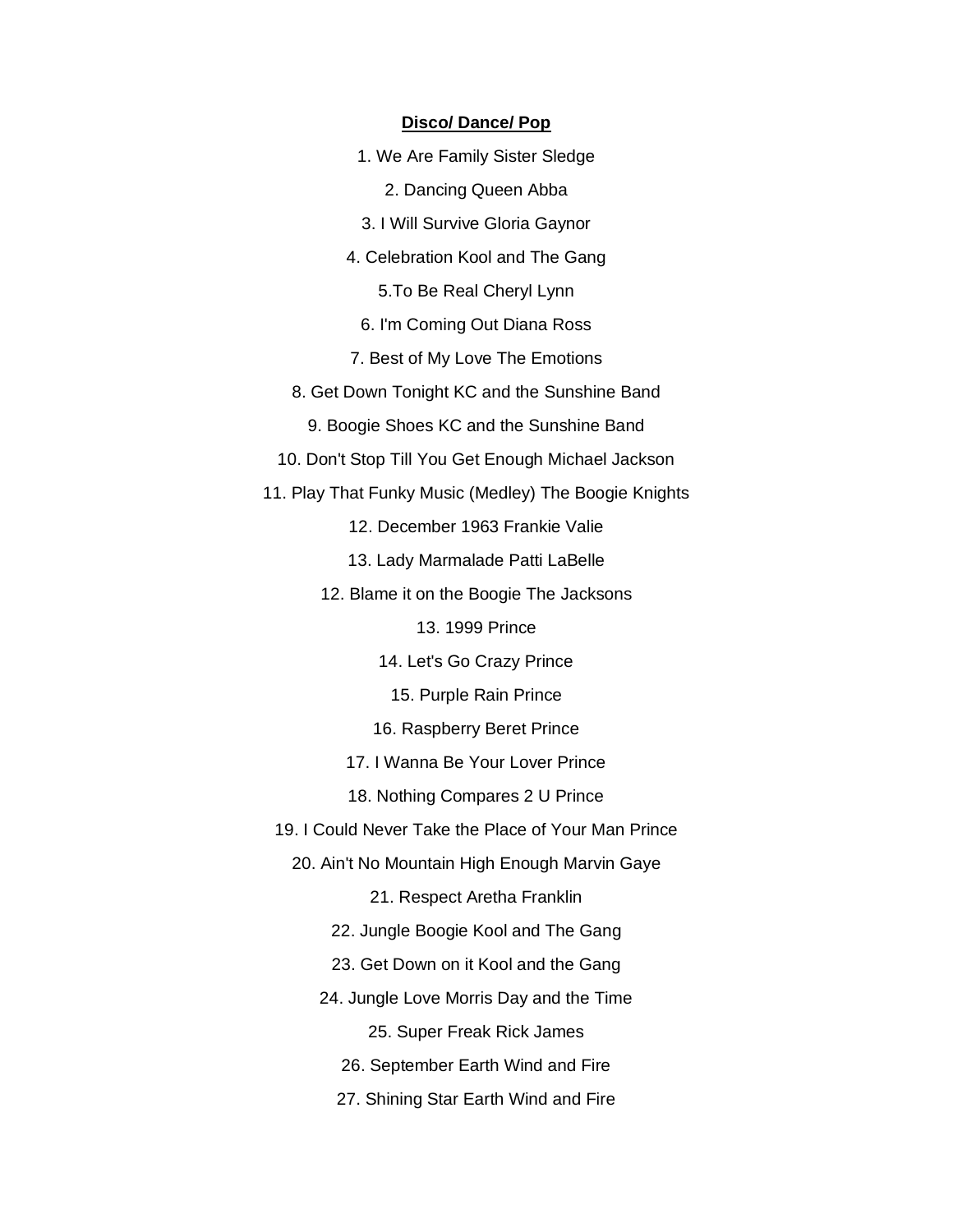## **Rock**

- 1. Livin On a Prayer Bon Jovi
- 2. Don't Stop Believin Journey
	- 3. Separate Ways Journey

4. Africa Toto

- 5. Don't You Forget About Me Simple Minds
	- 6. Girls Girls Girls Motley Crue
		- 7. Talk Dirty to Me Poison
			- 8. Cherry Pie Warrant
	- 9. Pour Some Sugar On Me Def Leppard
		- 10. My Hero Foo Fighters
		- 11. Times Like These Foo Fighters

12. Wonderwall Oasis

- 13. Runaway Baby Bruno Mars
	- 14. Sell Out Reel Big Fish
		- 15. The Distance Cake

# **Rap**

- 1. My House Flo Rida
- 2. California Love Dr. Dre and 2Pac
	- 3. Gold Digger Kanye West
- 4. No Diggity Blackstreet/ Dr. Dre
	- 5. Billionaire Bruno Mars
	- 6. Thrift Shop Macklemore
	- 7. Downtown Macklemore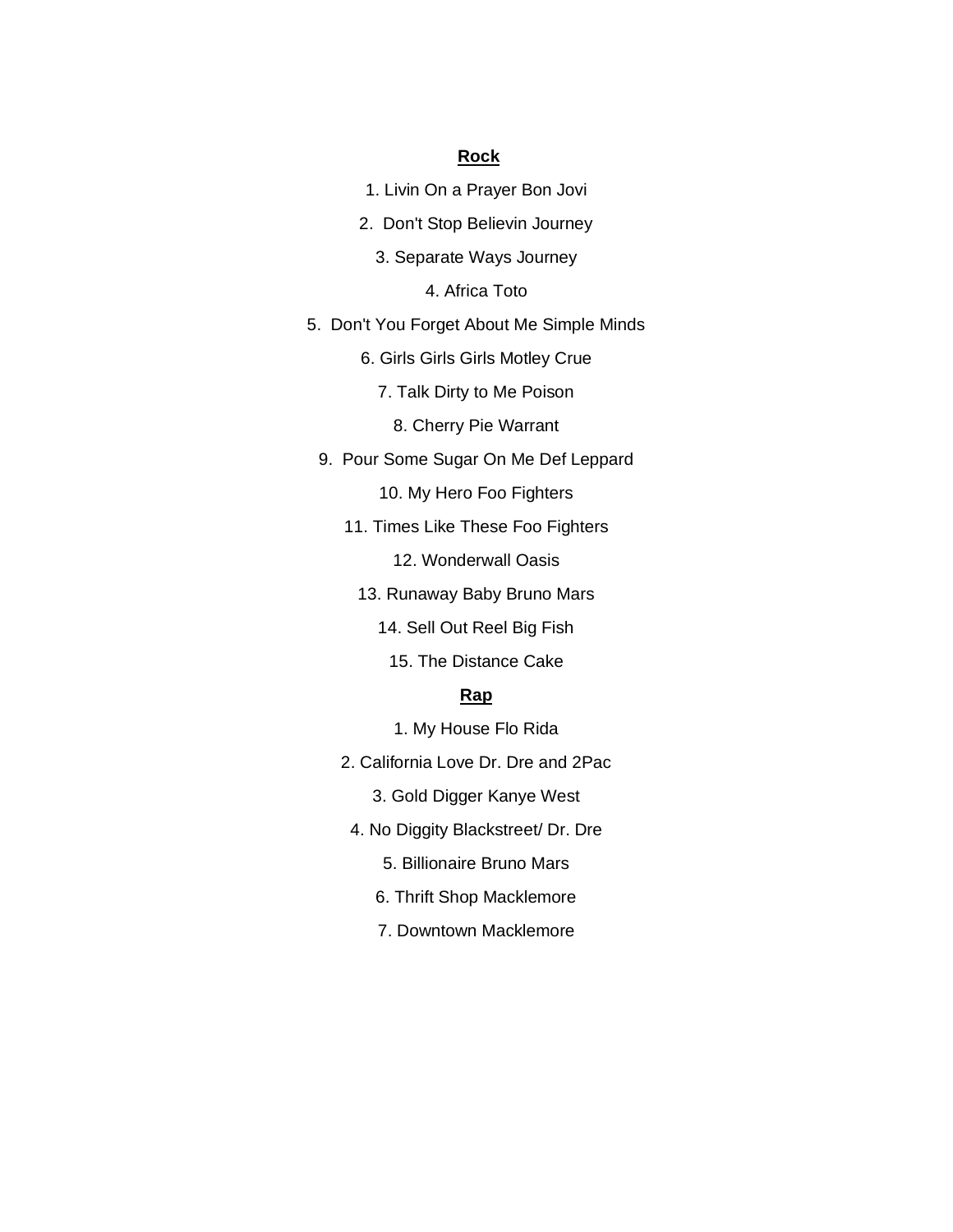#### **Modern Pop**

- 1. Cake by the Ocean DNCE
	- 2. Sucker Jonas Brothers
- 3. Burning Up Jonas Brothers

4. Juice Lizzo

- 5. Let's Get it Started Black Eyed Peas
	- 6. Crazy in Love Beyonce
	- 7. Love On Top Beyonce
	- 8. Get Lucky Daft Punk
	- 9. Everybody Backstreet Boys
	- 10. Smooth Santana/ Rob Thomas
		- 11. Forget U Cee Lo Green
		- 12. Uptown Funk Bruno Mars
		- 13. What I Like Bruno Mars
		- 14. Feel it Still Portugal the Man
			- 15. This Love Maroon 5
			- 16. Valerie Amy Winehouse

### **Funk**

- 1. Brick House The Commodores
	- 2. Sir Duke Stevie Wonder
	- 3. Superstition Stevie Wonder
		- 4. I Wish Stevie Wonder
- 5. Pick Up The Pieces Average White Band

6. Soul Finger The Bar Kays

- 7. Hurricane Season Trombone Shorty
	- 8. Backatown Trombone Shorty
	- 9. The Chicken Jaco Pastorius